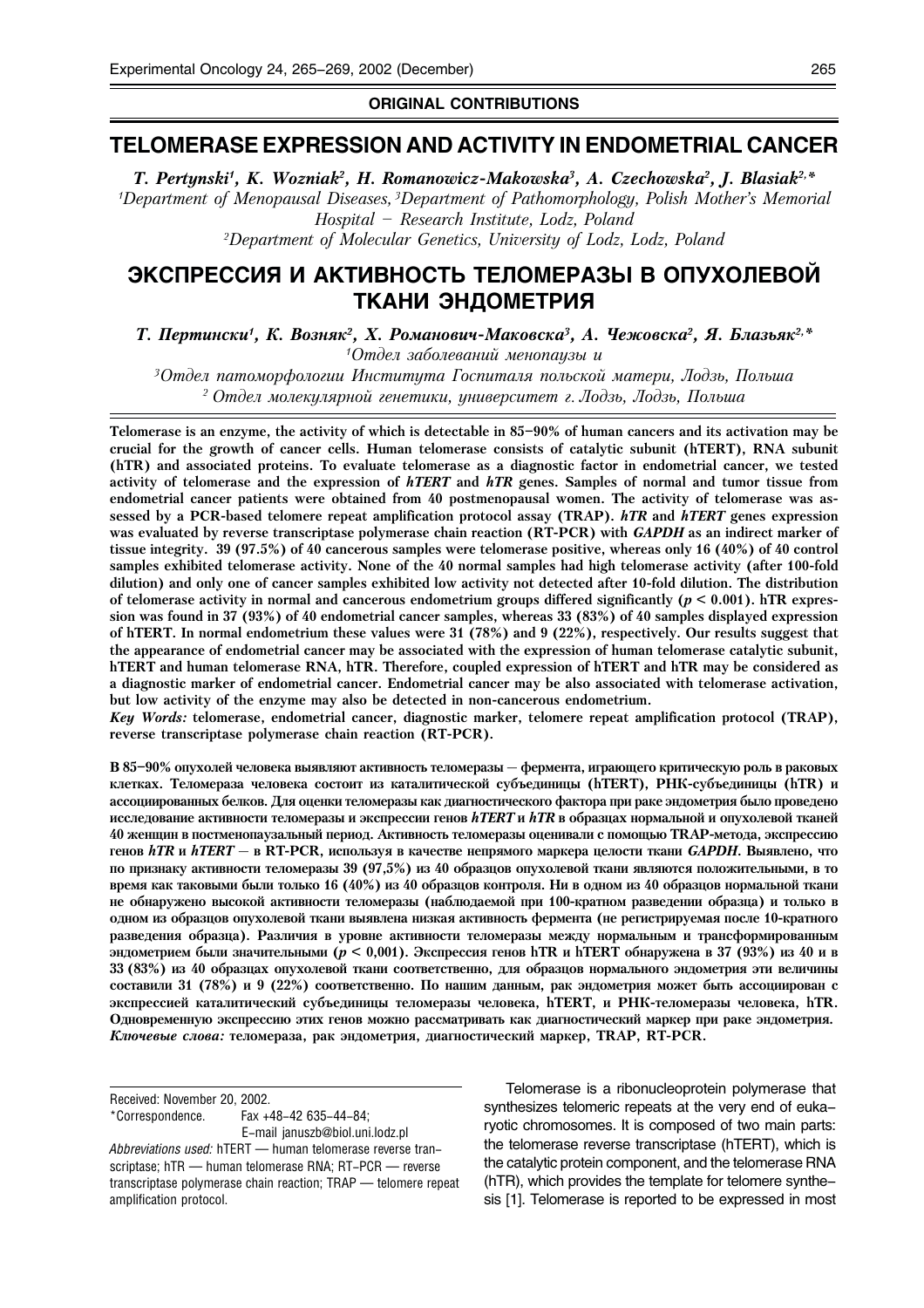human tumors and cancer cell lines, yet is not active in most normal diploid human cells [2–7]. It is required in the advancement of the neoplasm to malignancy [5, 6]. Although the correlation between telomerase activity and prognostic factors, like grade and stage of tumor, is not fully established, the activity of the enzyme is useful in early detection of many types of human cancers [8, 9].

Human telomerase RNA component provides the template for the synthesis of the human telomeric repeat (TTAGGG)<sub>n</sub>. Telomerase enzyme activity and template RNA have a similar distribution and usually are expressed concordantly [10], although hTR expression may occur independently of telomerase activity or may preceed it [11–13]. Normal human diploid cells contain the integral RNA component of telomerase, hTR, but generally lack the mRNA for the catalytic subunit [14]. An increase in the relative levels of hTR in tumor cells compared with those in adjacent tissue indicate that it may be clinically useful in the diagnosis of cancer [10, 15, 16].

Despite to hTR, the expression of hTERT was predominantly reported in cancer tissues with positive telomerase activity [14, 17, 18]. Furthermore, introduction of a gene encoding hTERT into telomerase negative human cells induced the activation of telomerase [19, 20]. Taking together, hTERT is now regarded as the ratelimiting determinant of human telomerase enzyme activity, and up-regulation of hTERT expression is thought to play an important role in human carcinogenesis [21].

Telomerase activity has been reported to occur in normal human endometrium [22]. The activity seemed to be correlated with the phase of menstrual cycle and tightly connected with the proliferative activity of endometrial cells. These findings suggest that telomerase might be a regulated enzyme and can play a significant role in the maintenance of the cyclic renewal of the human endometrium [22]. The basal rather than the functional endometrial lining has been designated as the probable origin of telomerase activity in normal endometrial tissue [23]. A semiquantitative analysis of normal endometrium demonstrated that most samples of the mid and late proliferative phase exhibited high telomerase activity, correlating with the proliferating cell nuclear antigen labelling index of the endometrial glands [22, 24].

Endometrial cancer, which belongs to the most frequent gynaecological malignancy, is frequently curable, but the commonly used test may give relatively high percentage of false-negative results [25]. Therefore, recognition of a reliable marker of endometrial cancer is an imperative task. Such a marker may contribute to diminishing incidence and mortality from this cancer.

In the current study telomerase activity and the expression of its catalytic subunit, hTERT, RNA template, hTR, in normal and cancerous endometrium derived from 40 postmenopausal women were measured using telomeric repeat amplification protocol (TRAP) and reverse transcriptase polymerase chain reaction (RT-PCR), respectively.

## MATERIALS AND METHODS

Patients and samples. Samples of normal and tumor tissues were obtained from 40 postmenopausal women with endometrial carcinoma. The patients were 45 to 73 years old with a median age of 58 years. The samples were immediately frozen and stored at -80 °C. The specimens were stained routinely for histological diagnosis.

Telomerase activity assay. The telomeric repeat amplification protocol assay (TRAP) was carried out with a TRAP-eze Telomerase Detection kit (Oncor, Gaithesburg, MD, USA). Samples of frozen normal and cancer tissue of 100 mg weight were washed in icecold phosphate-buffered saline. After washing, the buffer was removed and pellets were homogenized in 200 µl ice-cold CHAPS lysis buffer consisting of 10 mM Tris-HCl, 1 mM MgCl<sub>2</sub>, 1 mM EGTA, 0.1 mM benzamidine, 5 mM β-mercaptoethanol, 0.5% CHAPS, 10% glycerol, pH 7.5. After 30 min incubation on ice, lysates were centrifuged at 12,000 g for 20 min at 4  $\degree$ C and 160 ml of each supernatant was retrieved and frozen at –80 °C. Protein concentration of the extracts was determined by the Bradford assay [26] and 1.5 µg of protein was used in each TRAP assay. For estimation of telomerase activity, the extracts were diluted 10- and 100-fold. Each extract was assayed in 25 µl reaction mixture containing  $1 \times TRAP$  reaction buffer (20 mM Tris-HCl, 1.5 mM  $MgCl<sub>2</sub>$ , 63 mM KCl, 0.05% Tween 20, 1 mM EGTA, 0.01% bovine serum albumin), 50  $\mu$ M dNTPs, 0.5 ml TS primer of sequence 5'-AAT CCG TCG AGC AGA GTT-3', 0.5 µM of supplied Primer Mix (reverse primer; RP, K1 primer and TSK1 template for internal control) and 1 unit of Taq DNA polymerase (Qiagen, Hilden, Germany). After 30 min of incubation at 30 °C for telomerase-mediate extension of the TS primer, reaction mixtures were subjected to 32 cycles of 2-step polymerase chain reaction (PCR) in a MJ Research Thermocycler, model PTC-100. The reaction included denaturation at 94 °C for 30 s and annealing and extension at 55 °C for 30 s. The products of the reaction were electrophoresed on 12% polyacrylamide gel and visualized with SYBIR Green dye (Molecular Probes, Eugene, OR, USA).

**Expression of hTERT and hTR.** Total RNA was isolated from the samples using commercially available RNeasy total RNA kit (Qiagen, Hilden, Germany) in accordance with the manufacturer's protocol and the quality of the product was checked on an agarose gel. Reverse transcriptase polymerase chain reactions (RT-PCRs) were performed using a OneStep RT-PCR Kit (Qiagen) with primers specific for the telomerase catalytic subunit: 5'-CGG AAG AGT GTC TGG AGC AA-3' and 5'-GGA TGA AGC GGA GTC TGGA-3'; for the RNA subunit: 5'-GGG TTG CGG AGG GTG GGC CT-3' and 5'-ACG GGC CAG CAG CTG ACAT-3'. To minimize the possibility of false-negative results, the tumor material was amplified by RT-PCR for GAPDH as an indirect marker of tissue integrity. Briefly, a 297-base pair fragment of the human GAPDH gene was amplified with primers 5'-CAC CCA TGG CAA ATT CCA TGGC-3' and 5'-GCA TTG CTG ATG ATC TTG AGG CT-3', corresponding to GenBank positions 213 to 234 and 509 to 487 respectively (GenBank accession no. M33197). Only specimens that were positive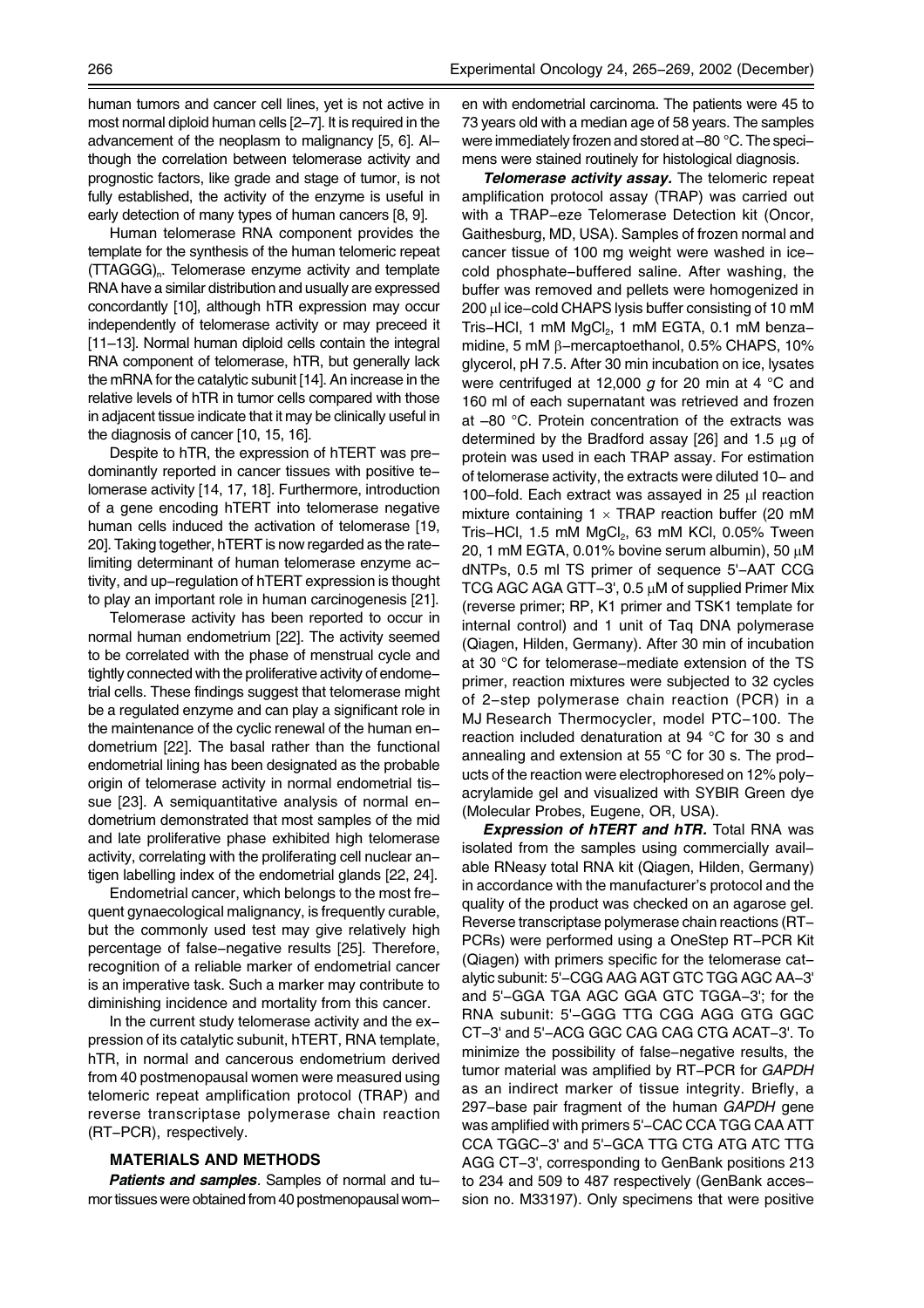for GAPDH mRNA were included in the present study. RT reaction proceeded at 50 °C for 30 min followed by inactivation of RT and primary activation of Hot Start Taq DNA polymerase at 95 °C for 15 min. Amplification parameters were: 31 cycles at 94 °C for 45 s, 57 °C for 1 min and 72 °C for 1 min for hTERT; 30 cycles at 94 °C for 1 min, 60 °C for 45 s and 72 °C for 45 s for hTR with final extension at 72 °C for 10 min. RT-PCR products were separated by electrophoresis on 2% agarose gel and visualized by staining with SYBIR Green dye (Molecular Probes, Eugene, OR, USA).

**Data analysis.** The significance of the differences between the groups of normal and cancerous endometrium was tested using the  $\chi^2$  analysis with SigmaStat v. 2.0 software (SPSS Inc., Chicago, IL, USA).

## RESULTS

A total of 80 endometrial samples including 40 cancerous and 40 respective normal tissue sections originating from 40 postmenopausal women were examined in this study. TRAP assay with 1.5  $\mu$ g protein extracts revealed that 55 of 80 cases (69%) exhibited positive signal of telomerase activity (Table 1). 39 of 40 (97.5%) cancerous samples were telomerase positive, whereas only 16 of 40 (40%) control samples exhibited telomerase activity. Because the signal intensities varied among samples, we tried to distinguish samples of different telomerase activity by dilution TRAP assay using 10-fold (0.15  $\mu$ g of protein)- and 100-fold  $(0.015 \,\mu g)$  of protein)-diluted extracts [22]. Telomerase activity detected after 100-fold dilution was classified as high, whereas that detected after 10-fold dilution as moderate. Activity that disappeared in dilution extracts was categorized as low. Table 1 shows that none of the normal 40 samples had high telomerase activity and only one of cancer samples exhibited low activity. The distribution of telomerase activity in normal endometrium group differed significantly ( $p < 0.01$ ) from the distribution observed in cancer endometrium.

The results of RT-PCR examination of expression of the telomerase RNA template subunit (hTR) and telomerase catalytic subunit (hTERT) in endometrial carcinoma and normal samples are displayed in Table 2. 93% of the samples showed the expression of hTR and 83% were hTERT-positive. For normal samples these values were 31 (78%) and 9 (22%) respectively.

Table 1. Telomerase activity in normal and cancerous endometria of postmenopausal women<sup>6</sup>

| Endometrium                    | Telomerase activity |         |                       |                   |
|--------------------------------|---------------------|---------|-----------------------|-------------------|
|                                | Negative            | $-0W^D$ | Moderate <sup>c</sup> | Hiah <sup>a</sup> |
| Normal                         | 24                  |         |                       |                   |
| Cancerous                      |                     |         | 10                    | っっ                |
| $a_{\mathbf{n}}$<br>$\sqrt{2}$ |                     |         |                       |                   |

 $^{\circ}$ n = 40.

b positive using 1.5  $\mu$ g of extract, but negative using 0.15  $\mu$ g of extract. <sup>c</sup>Positive using 1.5 or 0.15  $\mu$ g of extract, but negative using 0.015  $\mu$ g of extract.

 $d$ Positive using 1.5, 0.15 or 0.015 of  $\mu$ g extract.

Table 2. Expression of the telomerase RNA (hTR) and catalytic (hTERT) subunits in normal and cancerous endometria as assayed by RT-PCR<sup>a</sup>

| Subunit          |                    | Number of positive samples (%) |  |  |  |
|------------------|--------------------|--------------------------------|--|--|--|
|                  | Normal endometrium | Endometrial cancer             |  |  |  |
| hTR              | 31 (78)            | 37(93)                         |  |  |  |
| hTERT            | 9(22)              | 33(83)                         |  |  |  |
| $\sim$<br>$\sim$ |                    |                                |  |  |  |

 $^{\circ}$ n = 40.

#### **DISCUSSION**

In this study we have shown that active telomerase can be present in endometrial tissue of postmenopausal women. We have also clearly shown, that telomerase activity in cancerous endometrium is significantly higher than the activity in normal endometrium.

The use of the sensitive TRAP assay has demonstrated that telomerase activity is present in up to 90% of specimens of the major types of cancer but the fact that telomerase is also active in some normal human cell population, notably lymphocytes and endometrial cells, is problematic [27]. The presence of telomerase activity of normal proliferative tissues in tumor sample material may hamper the clinical application of telomerase assay. The detection of telomerase activity in tissues with normally active enzyme, such as in leukemias [28] and lesions of the endometrium [23, 29, 30], put forward a problem in interpretation as an indicator of tumor status. These facts impose the need for improvement of the methods of telomerase detection in order to allow more quantitative analysis while retaining relative ease of using for routine clinical application. That is why we tried to differentiate between telomerase activities in particular samples by using two dilutions of the extracts.

Our results confirm results obtained in other laboratories. It was shown that nineteen of 20 (95%) endometrial carcinomas and 8 of 8 benign endometrial tissues from premenopausal women exhibited strong telomerase activity, whereas 6 of 6 benign endometrial tissues from postmenopausal women showed only weak telomerase activity [23]. The results of those studies indicate that only weak activity of telomerase is detected in endometrial tissues after menopause, but telomerase activity can be strongly reactivated in patients who develop endometrial cancer. In another study 12 of 13 (92%) endometrial cancers were found to be positive for telomerase activity, but it was also noted, that premalignant lesions and some types of benign tumors might also express weak telomerase activity [22].

Our results, as well as the results of studies conducted in other laboratories, indicate that tissues obtained from postmenopausal women with an inactive endometrium featured only weak telomerase expression. This residual telomerase activity in postmenopausal atrophic endometrium may reflect the loss of regenerating function of the basal endometrial lining. Telomerase activity that is low after menopause may be reexpressed at high levels with the development of cancer.

Our results on the expression of the two main telomerase subunits are in agreement with those obtained in other laboratories [31]. On the other hands, it was also shown that some of non-cancer control tissues expressed similar levels of hTERT mRNA to those in cancer tissues, which might indicate that some portion of these tissues might contain displatic or hyperplastic epithelia in which  $hTERT$  was up-regulated [32]. However, high telomerase activity is specific in cancer tissues and up-regulation of hTERT expression in the control tissues does not indicate a high level of en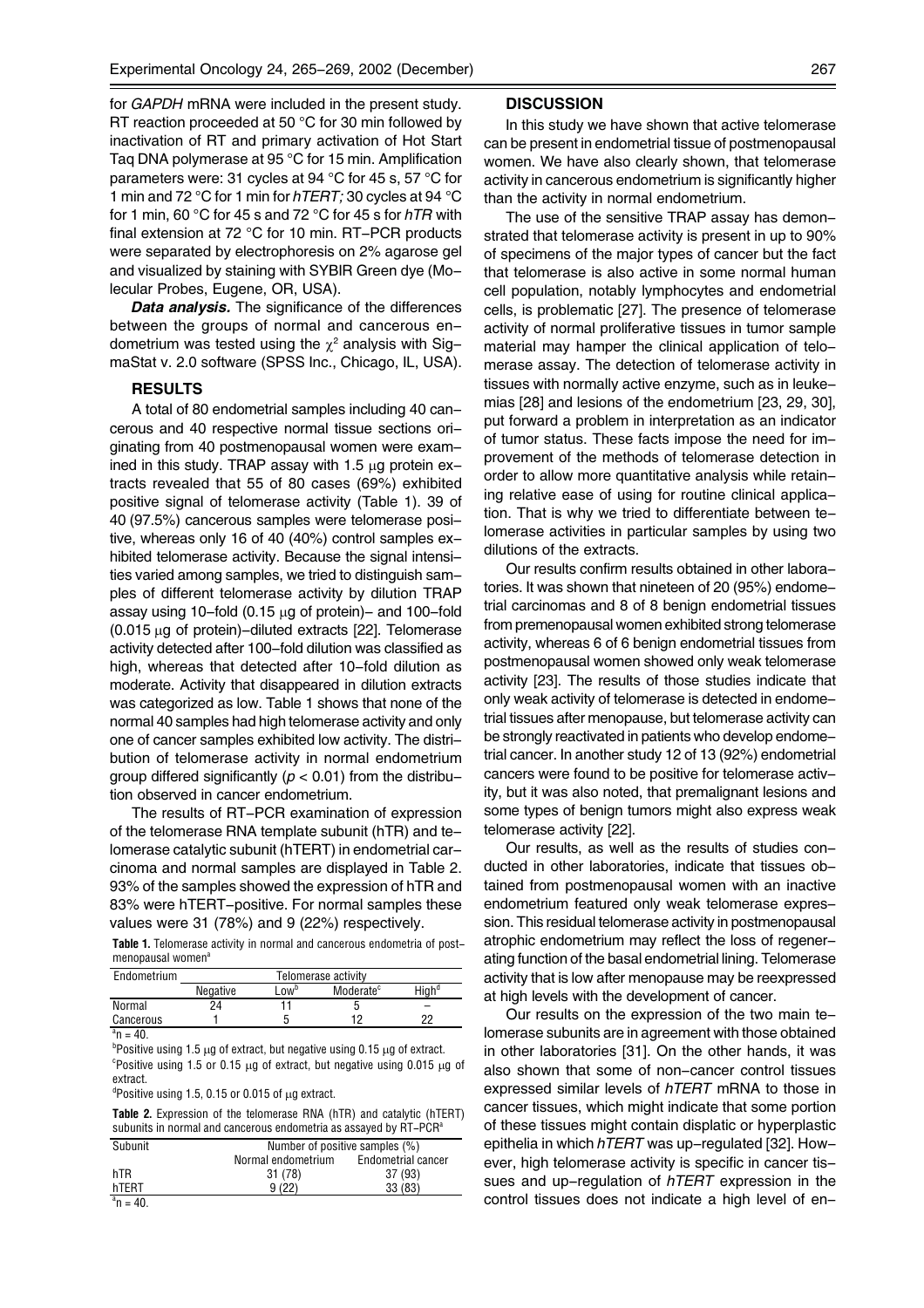zyme activity. A discrepancy between the mRNA level and telomerase activity may originate from an increase in the proportion of lymphocytes, which showed telomerase activity, to epithelial cells. This increase could mask a difference in hTERT levels between subsets of carcinoma and normal epithelial cells.

It was reported that normal colon and small intenstine tissues express hTERT mRNA and this expression can be detected by RT-PCR in many other normal tissues [14, 17]. Because telomerase is not activated in the great majority of normal tissues, the hTERT gene product may be modulated during and after the process of translation in these tissues. It is also possible that splicing of hTERT mRNA differs between cancer and normal tissues [33]. Epidermal cells in the suprabasal layers of normal cervical tissues are differentiated; therefore telomerase activity can be inhibited, even though hTERT mRNA is expressed due to the inhibitory effect of differentiation on the enzyme activity [34]. This may also concern the endometrium.

In conclusion, high telomerase activity may be linked with appearance of endometrial cancer in postmenopausal women, but non-cancerous tissue from the same organ may exhibit low activity. There is an urgent need to develop an accurate and sensitive method to assess telomerase activity and differentiate between cancer and normal tissue. On the other hand, up-regulation of telomerase RNA, hTR, and telomerase catalytic, hTERT, subunits may be early events during endometrial carcinogenesis. Additional regulation, such as modulation of hTERT gene product, may be needed to activate telomerase, as observed in many cancers, but coordinated expression of the genes encoding hTR and hTERT may be considered as an early indicator of endometrial cancer.

#### ACKNOWLEDGEMENTS

This work was supported by grants 4 P05E 111 17 from the Committee of Scientific Research (KBN) and 505/431 from the University of Lodz. The authors thank J. Kowalik, I. Kubryn and M. Kadlubek for technical assistance.

#### **REFERENCES**

1. Nugent CI, Lundblad V. The telomerase reverse transcriptase: components and regulation. Genes Dev 1998; 12: 1073–85.

2. Stewart SA, Weinberg RA. Telomerase and human tumorigenesis. Semin Cancer Biol 2000; 10: 399–406.

3. Russo J, Russo IH. The pathway of neoplastic transformation of human breast epithelial cells. Radiat Res 2001; 155: 151–4.

4. Shay JW, Wright WE. Telomerase activity in human cancer. Curr Opin Oncol 1996; 8: 66–71.

5. Kim NW, Piatyszek MA, Prowse KR, Harley CB, West MD, Ho PL, Coviello GM, Wright WE, Weinrich SL, Shay JW. Specific association of human telomerase activity with immortal cells and cancer. Science 1994; 266: 2011–5.

6. Counter CM, Gupta J, Harley CB, Leber B, Bacchetti S. Telomerase activity in normal leukocytes and in hematologic malignancies. Blood 1995; 85: 2315–20.

7. Hiyama K, Hirai Y, Kyooizumi S, Akiyama M, Hiyama E, Piatyszek MA, Shay JW, Ishioka S, Yamakido M. Activation of telomerase in human lymphocytes and hematopoietic progenitor cells. J Immunol 1995; 155: 3711–5.

8. Rahat MA, Lahat M, Gazawi H, Resnick MB, Sova Y, Ben-Ari G, Cohen M, Stein A. Telomerase activity in patients with transitional carcinoma. Cancer 1999; 85: 919–24.

9. Lin Y, Miyamoto H, Fujinami K, Uemura H, Hosaka M, Iwasaki Y, Kubota Y. Telomerase activity in human bladder cancer. Clin Cancer Res 1996; 2: 929–32.

10. Yashima K, Litzky LA, Kaiser L, Rogers T, Lam S, Wistuba II, Milchgrub S, Srivastava S, Piatyszek MA, Shay JW, Gazdar AF. Telomerase expression in respiratory epithelium during the multistage pathogenesis of lung carcinomas. Cancer Res 1997; 57: 2373–7.

11. Feng J, Funk WD, Wang SS, Weinrich SL, Avilion AA, Chiu CP, Adams RR, Chang E, Allsopp RC, Yu J, Le S, West MD, Harley CB, Andrews WH, Greider CW, Villeponteau B. The RNA component of human telomerase. Science 1995; 269: 1236–40.

12. Avilion AA, Piatyszek MA, Gupta J, Shay JW, Bacchetti S, Greider CW. Human telomerase RNA and telomerase activity in immortal cell lines and tumor tissues. Cancer Res 1996; 56: 645–50.

13. Nowak R, Chrapusta RJ. Regulation of telomerase activity in normal and malignant cells. Cancer J Sci Am 1998; 4: 148–54.

14. Meyerson M, Counter CM, Eaton EN, Ellisen LW, Steiner P, Caddle SD, Ziaugra L, Beijersbergen RL, Davidoff MJ, Liu Q, Bacchetti S, Haber DA, Weinberg RA. hEST2, the putative human telomerase catalytic subunit gene, is up-regulated in tumor cells and during immortalization. Cell 1997; 90: 785–95.

15. Yashima K, Piatyszek MA Saboorian HM, Virmani AK, Brown D, Shay JW, Gazdar AF. Telomerase activity and in situ telomerase RNA expression in malignant and non-malignant lymph nodes. J Clin Pathol 1997; 50: 110–7.

16. Morales CP, Lee EL, Shay JW. In situ hybridisation for the detection of telomerase RNA in the progression from Barret's esophagus to esophageal adenocarcinoma. Cancer 1998; 83: 652–9.

17. Ramakrishan S, Eppenberger U, Mueller H, Shinkai Y, Narayanan R. Expression profile of the putative catalytic subunit of the telomerase gene. Cancer Res 1998; 58: 622–5.

18. Takakura M, Kyo S, Kanaya T, Tanaka M, Inoue M. Expression of human telomerase subunits and correlation with telomerase activity in cervical cancer. Cancer Res 1998; 58: 1558–61.

19. Weinrich S, Pruzan R, Ma L, Ouellette M, Tesmer VM, Holt SE, Bodnar AG, Lichtsteiner S, Kim NW, Trager JB, Taylor RD, Carlos R, Andrews WH, Wright WE, Shay JW, Harley CB, Morin GB. Reconstitution of human telomerase with the template RNA component hTR and the catalytic protein subunit hTR. Nat Genet 1997; 17: 498–502.

20. Nakayama J, Tahara H Tahara E, Saito M, Ito K, Nakamura H, Tahara E, Ide T, Ishikawa F. Telomerase activation by hTRT in human normal fibroblasts and hepatocellular carcinomas. Nat Genet 1998; 18: 65–8.

21. Wu A, Ichihashi M, Ueda M. Correlation of the expression of human telomerase subunits with telomerase activity in normal skin and skin tumors. Cancer 1999; 86: 2038–44.

22. Kyo S, Takakura M, Kohama T, Inoue M. Telomerase activity in human endometrium. Cancer Res 1997; 57: 610–4.